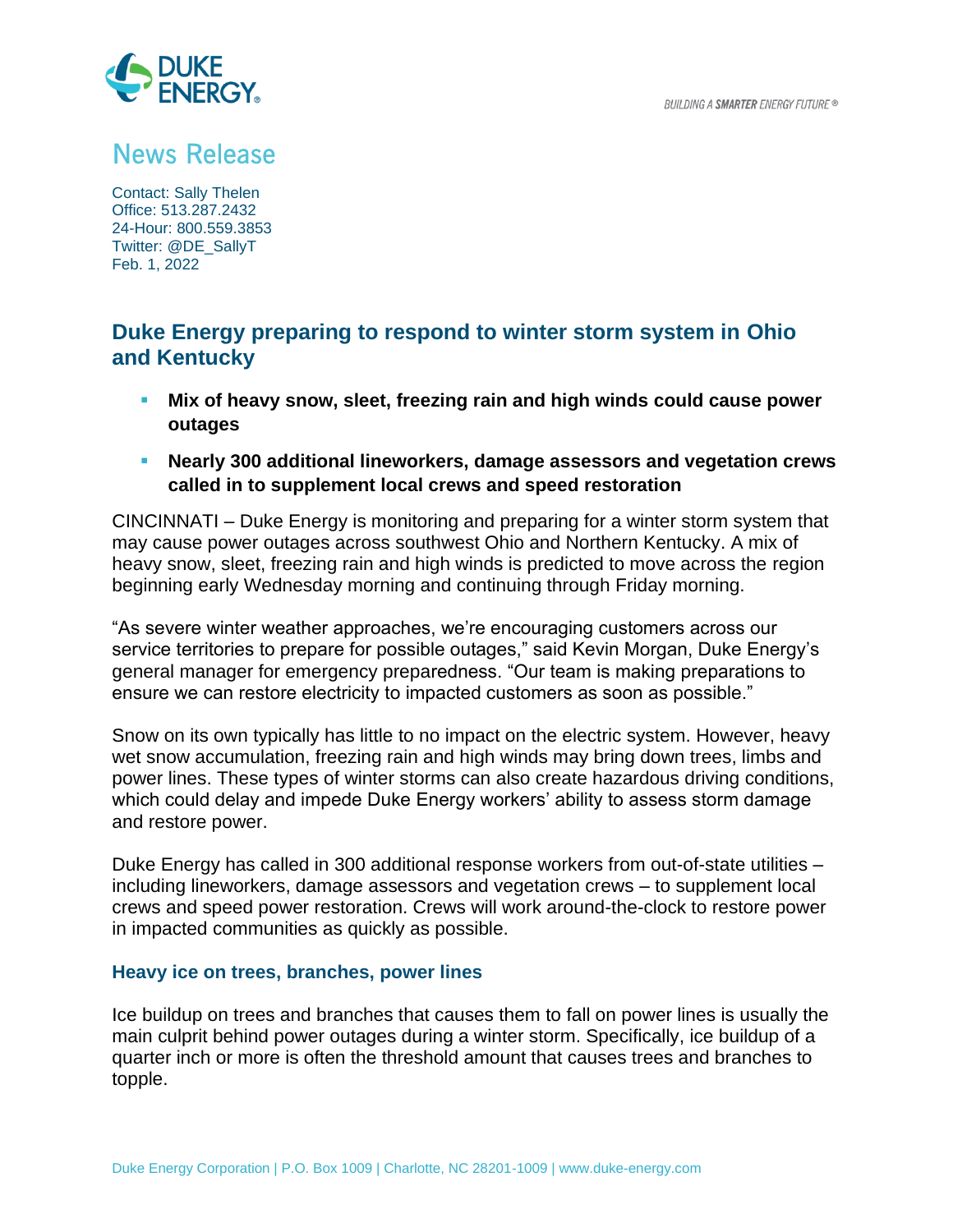The heavy weight of significant ice buildup directly on power lines themselves can sometimes cause the lines to fall or sag, as well. Heavy, wet snow of 6 inches or more also can cause trees and branches to fall on power lines.

#### **Damage assessment**

After the storm, as conditions permit, crews will assess damage – a process that can take 24 hours or more, depending on damage severity and road conditions.

Damage assessment determines the types of crews, equipment and supplies needed to restore electricity to each power outage location.

Simultaneously, while damage assessment is underway in some of the harder-hit areas, repair work will begin in other areas where feasible.

#### **Reporting power outages**

Customers can report power outages by texting "OUT" to 57801 or by calling 800.543.5599. They may also report an outage online at [duke-energy.com/outages](http://www.duke-energy.com/outages) or through the [Duke Energy mobile app.](https://www.duke-energy.com/Home/Products/Duke%20Energy%20App?utm_source=SilverpopMailing&utm_medium=email&utm_campaign=stor_mlk-storm-prep_2022-jan_3340_res_decnc%20(1)&utm_content=&utm_id=1213510430%20&spMailingID=20010714&spUserID=MTkzNTM1NjUwODIzS0&spJobID=2280946397&spReportId=MjI4MDk0NjM5NwS2) Duke Energy will provide estimated power restoration times to customers as soon as those times are determined.

The company also will provide regular updates to customers and communities through emails, text messages, outbound phone calls, social media and its website, which includes power [outage maps](http://www.duke-energy.com/outages/current-outages).

#### **Winter storm safety reminders**

Customers can take steps to safely prepare for winter weather and outages that may impact them by doing the following:

- Ensure an adequate supply of flashlights, batteries, bottled water, nonperishable foods, medicines, etc., as well as the availability of a portable, battery-operated radio, TV or weather radio.
- Customers should make alternate shelter arrangements as needed if they will be significantly impacted by a loss of power – especially families who have special medical needs or elderly members.
- If a power line falls across a car that you're in, stay in the car. If you MUST get out of the car due to a fire or other immediate life-threatening situation, do your best to jump clear of the car and land on both feet. Be sure that no part of your body is touching the car when your feet touch the ground.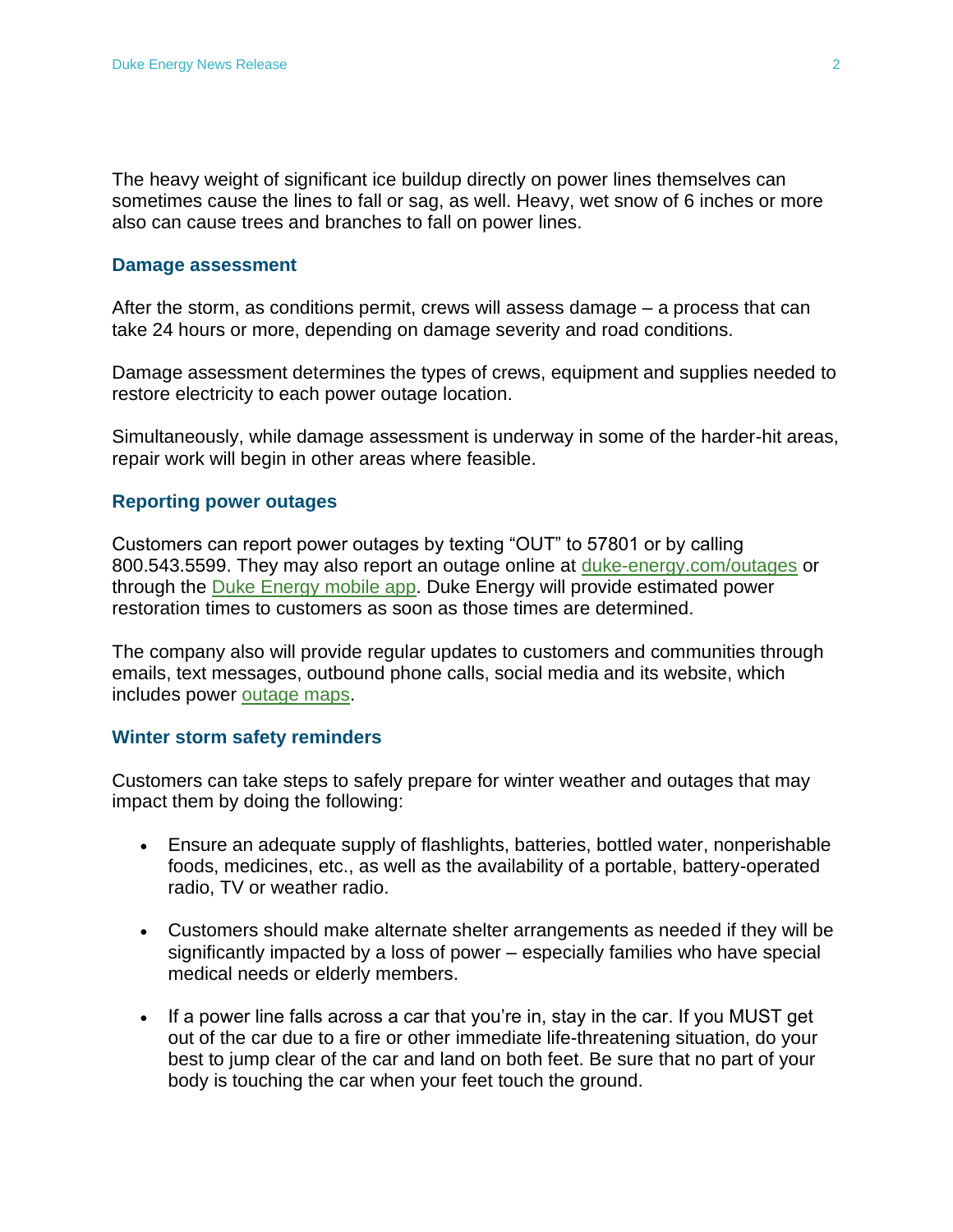- Ice and snow can cause hazardous driving conditions resulting in traffic accidents and downed utility poles and power lines that, in turn, can cause isolated power outages. If you're driving and encounter emergency responders or other roadside work crews, remember to MOVE OVER.
- If you use a generator due to a power outage, follow the manufacturer's instructions to ensure safe and proper operation. Operate your generator outside; never operate it inside a building or garage.
- Don't use grills or other outdoor appliances or equipment indoors for space heating or cooking, as these devices may emit carbon monoxide.
- Stay away from power lines that have fallen or are sagging. Consider all lines energized as well as trees or limbs in contact with lines. Please report downed power lines to Duke Energy or local emergency services.
- Be prepared for an emergency by purchasing an [emergency preparedness kit](https://www.redcross.org/store/preparedness) from the Red Cross.

More tips on what to do before, during and after a storm can be found at [duke](https://www.duke-energy.com/safety-and-preparedness/storm-safety)[energy.com/safety-and-preparedness/storm-safety.](https://www.duke-energy.com/safety-and-preparedness/storm-safety) A checklist serves as a helpful guide, but it's critical before, during and after a storm to follow the instructions and warnings of emergency management officials in your area.

#### **Duke Energy Ohio/Kentucky**

Duke Energy Ohio/Kentucky, a subsidiary of Duke Energy, provides electric service to about 860,000 residential, commercial and industrial customers in a 3,000-square-mile service area, and natural gas service to approximately 538,000 customers in a 2,650 square-mile service area.

Duke Energy (NYSE: DUK), a Fortune 150 company headquartered in Charlotte, N.C., is one of America's largest energy holding companies. Its electric utilities serve 7.9 million customers in North Carolina, South Carolina, Florida, Indiana, Ohio and Kentucky, and collectively own 51,000 megawatts of energy capacity. Its natural gas unit serves 1.6 million customers in North Carolina, South Carolina, Tennessee, Ohio and Kentucky. The company employs 27,500 people.

Duke Energy is executing an aggressive clean energy strategy to create a smarter energy future for its customers and communities – with goals of at least a 50% carbon reduction by 2030 and net-zero carbon emissions by 2050. The company is a top U.S. renewable energy provider, on track to own or purchase 16,000 megawatts of renewable energy capacity by 2025. The company also is investing in major electric grid